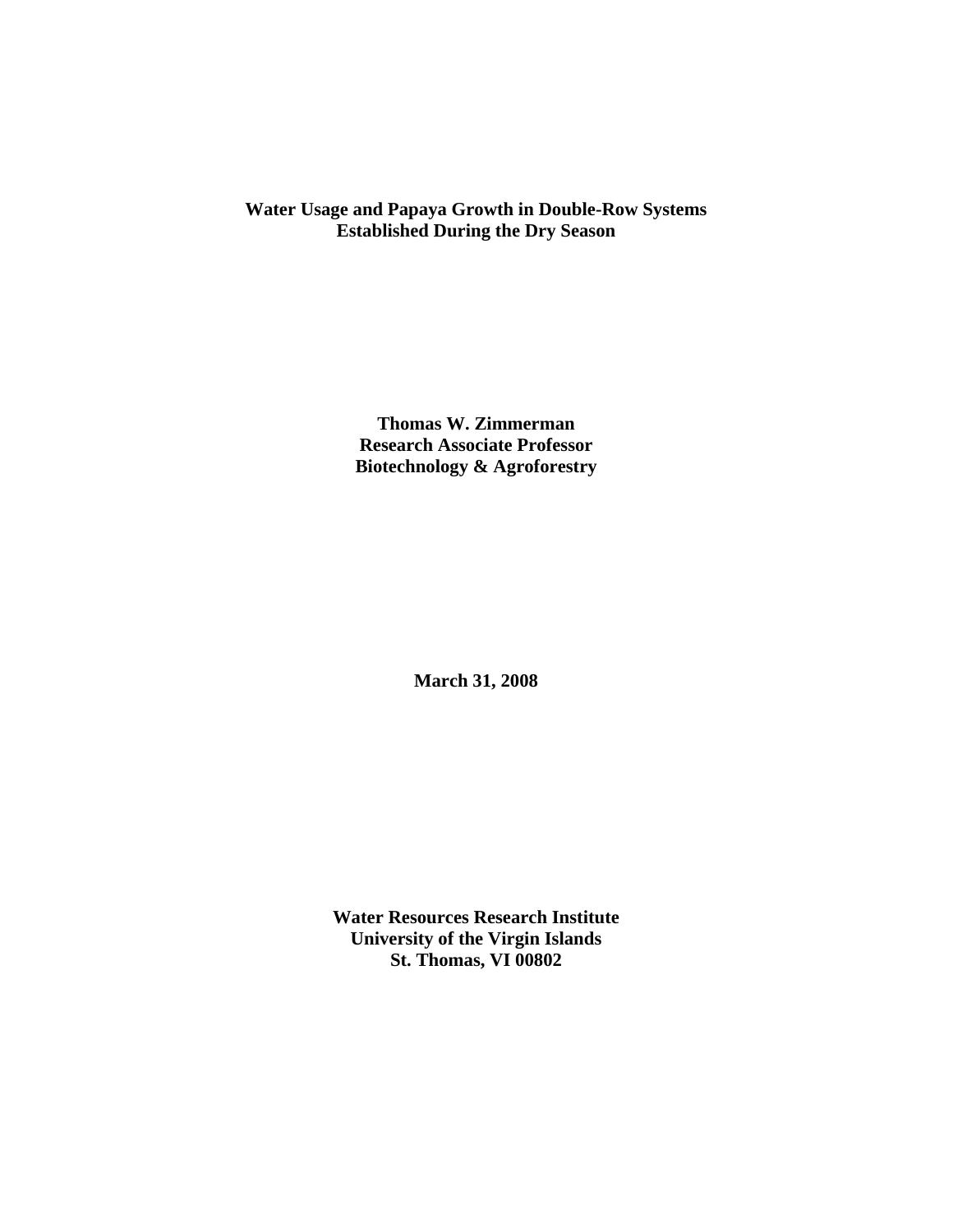## **Abstract**

## **Disclaimer**

*The research on which this report is based was financed in part by the U.S. Department of the Interior, United States Geological Survey, through the Virgin Islands Water Resources Research Institute. The contents of this publication do not necessarily reflect the views and policies of the U.S. Department of the Interior, nor does mention of trade names or commercial products constitute their endorsement by the United States Government.*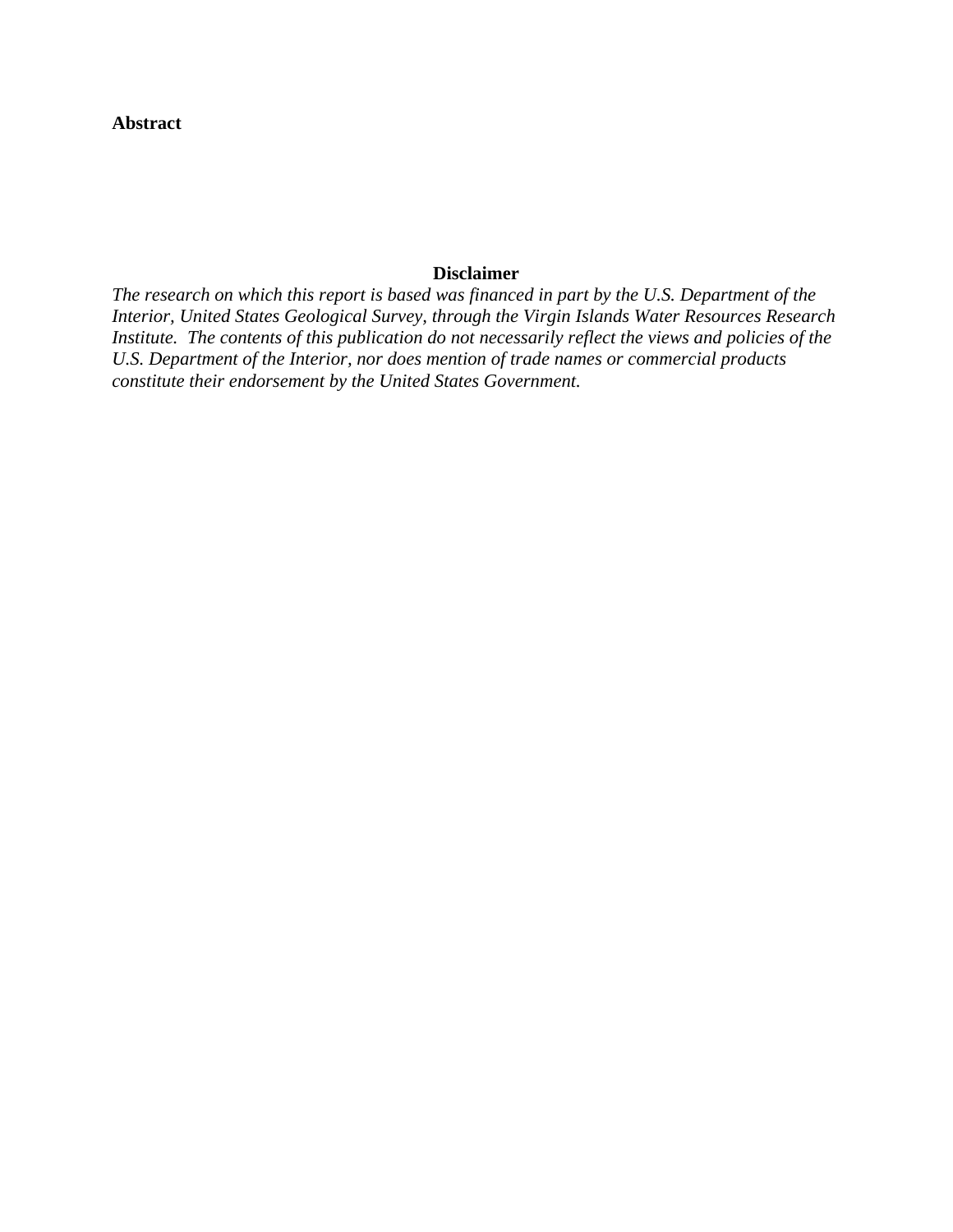## **Table of Contents**

| <b>Title Page</b>                      |  |  |  |  |                       | i         |
|----------------------------------------|--|--|--|--|-----------------------|-----------|
| <b>Abstract</b>                        |  |  |  |  |                       | <i>ii</i> |
| <b>Table of Contents</b>               |  |  |  |  |                       | iii       |
| <b>List of Figures</b>                 |  |  |  |  | $\tilde{\phantom{a}}$ | iii       |
| <b>List of Tables</b>                  |  |  |  |  |                       | iii       |
| <b>Introduction</b>                    |  |  |  |  | $\tilde{\phantom{a}}$ | 1         |
| <b>Problem Description</b>             |  |  |  |  |                       | 1         |
| <b>Methodology</b>                     |  |  |  |  |                       | 2         |
| <b>Findings</b>                        |  |  |  |  |                       | 3         |
| <b>Conclusions and Recommendations</b> |  |  |  |  |                       | 5         |
| <b>References</b>                      |  |  |  |  |                       | 6         |

### **List of Figures**

**Figure 1** Average monthly rainfall during 2007.

- **Figure 2** Average gallons of water applied to each papaya plant.
- **Figure 3** Plant height of the 'Maradol' papaya plants during the first four months.
- **Figure 4** Plant height of the 'Tainung 5' papaya plants during the first four months.
- **Figure 5** Plant height of the 'Yuen Nong 1' papaya plants during the first four months.
- **Figure 6** Effect of plant spacing on the initiation of the first flower and setting of the first fruit for three papaya varieties.

#### **List of Tables**

- **Table 1** Diameter of papaya stems at a one meter height for three varieties as influenced by plant spacing.
- **Table 2** Number of fruit set at the time of the first ripe fruit for three varieties as influenced by plant spacing.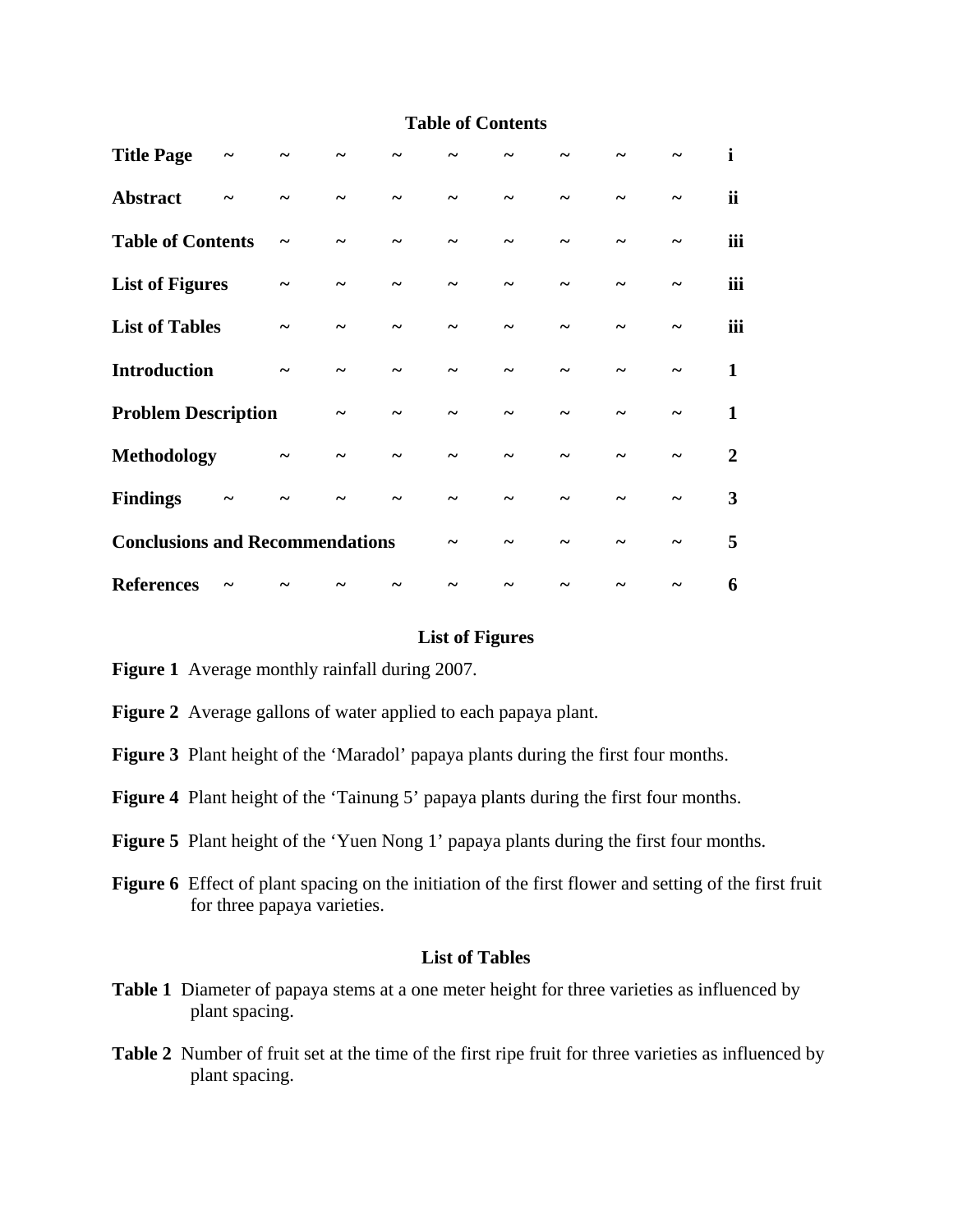#### **Introduction**

The crop farms in the U.S. Virgin Islands are mainly comprised of small farmers. The average amount of land for a crop farmer is 4.7 acres (National Agricultural Statistics, 2000). Though this average includes livestock farmers, the crop farmers are less than 2 acres. The small size limits the investment the farmer can make to produce a crop. They have to see a strong benefit to a technology before they invest in it and adapt it to their farming practices. New technologies are being developed for papaya production. Papaya requires nine months from seed, in the early varieties, to have a marketable crop. To have fruits available during the holiday season and peak tourist season, papayas need to be planted in late February through March. However, February through August are normally the driest months of the year in the US Virgin Islands.

Plant spacing from the past project indicated that growth and production were not influenced by plant spacing (Kowalski and Zimmerman, 2006). The plant spacing was 9' x 9', 6' x 9' and a double-row 3' x 9'. The double-row provided a higher planting density and a more efficient use of space and irrigation water.

Drip irrigation technology permits the resourceful use of water and can help maximize the use of semiarid lands for agricultural use. This technology is particularly suited to widely spaced crops as papaya. Though multiple field trials have shown the economic beneficial use of drip irrigation on vegetable and herb production in the Virgin Islands (Palada et al, 1995; Crossman et al, 1997; Palada and O'Keefe, 2001) limited information is available on the use of drip irrigation for papaya production (Kowalski and Zimmerman, 2001; 2006). It has been suggested that the water needs for papaya in Hawaii are ideally supplied with 100 mm of rainfall each month (Nakasone and Paull, 1998). This amount is seldom encountered in the semiarid climate of the Virgin Islands where erratic rainfall patterns and extended dry periods are the norm. Also, the local preference is for large, greater than two pounds, red papayas while most papaya research from Hawaii has focused on small, yellow one pound or smaller fruit. Not only are the varieties different between the Virgin Islands and Hawaii but also the soil. The soils of the Virgin Islands are calcareous, having a high pH around 8 versus volcanic base in Hawaii. Breeding and selection of papayas at the University of the Virgin Islands has resulted in early bearing varieties that meet the fruit preferences of the Virgin Islanders (Zimmernan and Kowalski, 2004).

#### **Description of the Problem**

Water is most often the limiting factor to crop production in the U.S. Virgin Islands. The municipal source of water is from desalination of ocean water. Due to the cost of the desalinated municipal water, farmers use the water sparingly. The most efficient use of water can result in economical gains for the local farmers. We wish to develop for farmers proficient ways to manage water usage throughout papaya establishment to ensure quality production during the greatest demand for the product. By establishing the beneficial influence drip irrigation, mulch and plant spacing has on papaya production, the small scale farmers will be encouraged to grow papayas and apply the irrigation technology to the situation and incorporate sustainable production practices, water conservation and improve soil stewardship. The expected benefit to the small scale minority farmer is not only the use of environmentally sound farming practices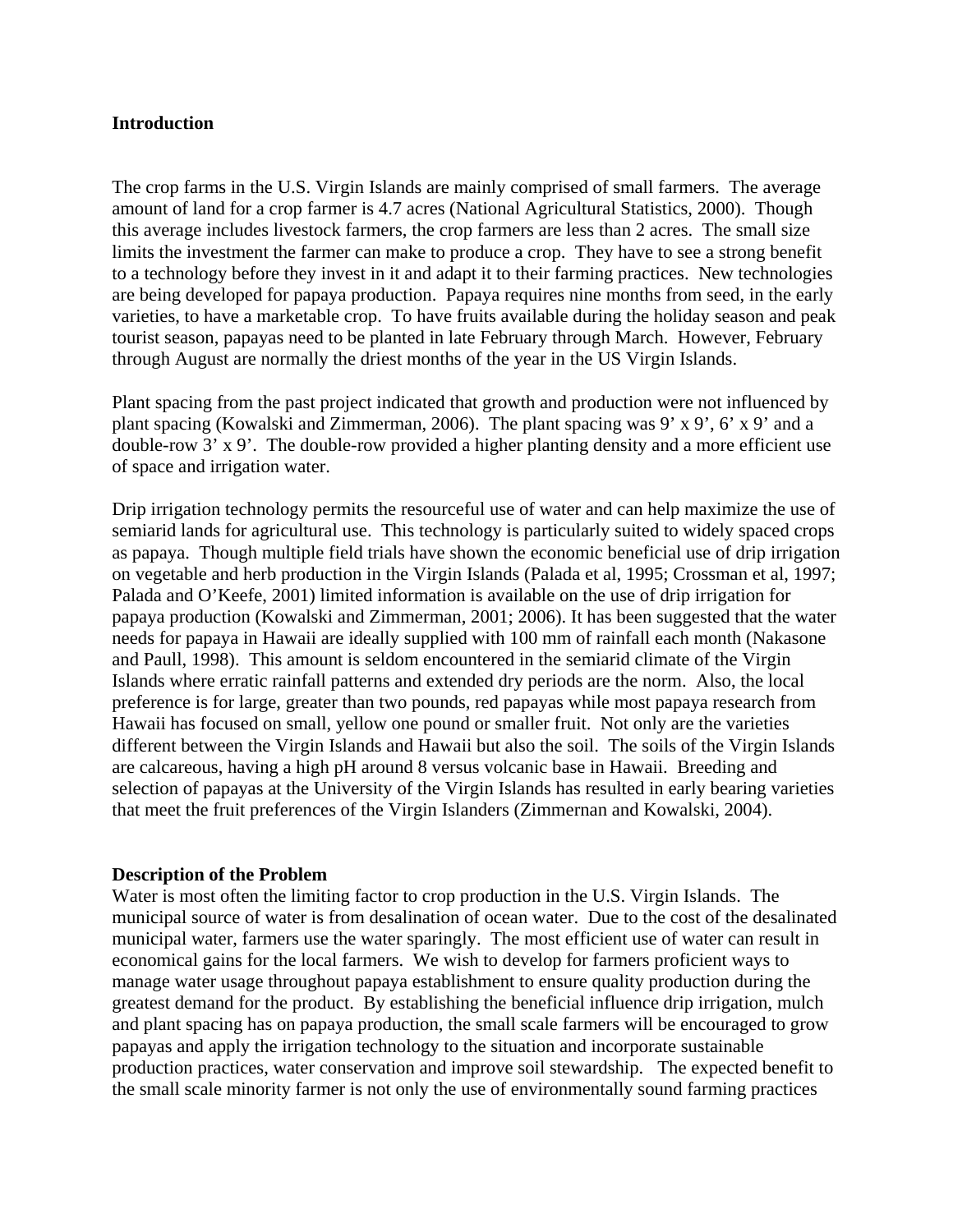but also increase real income from production. The results will be applicable to small scale farmers in the tropical regions both domestic and foreign. This research project expanded on the double-row concept to include closer double-row spacing to determine the best intensive plant spacing for the most efficient use of water for fruit set.

# **Methodology**

The objectives of this research were to develop a commercial papaya producing field plot that incorporates drip irrigation and mulch for growing selected papaya varieties at multiple doublerow spacing regimes and determine water usage during the dry season in the U.S. Virgin Islands. Specifically to integrate water conservation through drip irrigation and mulching into papaya production, determine water requirements of papaya grown under multiple double-row plant spacing regimes and determine the growth and production potential of papaya as influenced by spacing under drip irrigation and biodegradable mulch

Papaya plants were established in double-row spacings during February from greenhouse grown seedlings. Water usage was recorded over a six month period which corresponds to the annual dry season from March through August with the assistance of a prebaccalaureate student. Tensiometers were used to record soil moisture levels and determine when irrigation water needed to be applied.

To study the integrate water conservation through drip irrigation and mulching into papaya production, papaya were established from seed in a greenhouse one and a half months prior to transplantation to the field at the University of the Virgin Islands Agricultural Experiment Station on St. Croix. The three varieties used were 'Maradol', 'Tianung 5' and 'Yuen Nong 1'. 'Maradol' is a compact variety producing red 4-5 lb fruit. 'Tianung 5' and 'Yuen Nong 1'are standard sized trees that produce large red and yellow fruit respectively.

A double-row plant spacing regime was followed. A nine foot distance was between doublerows to allow for tractor cultivation until the plants attain three feet. Each double-row was three feet apart. The distance between each plant within a row of the double-row varied from three feet, six feet or nine feet which corresponds to 2,400, 1,200, or 800 plants per acre respectively. Each plant spacing was replicated three times and had ten plants of each variety per replication. Guard rows were planted on both sides of the field and between replications. Guard plants were also planted at the end of each row.

One drip line of irrigation was installed at the time of transplanting six-eight inch tall seedlings into the field. The spacing of the orifices in the linear irrigation tubing was three feet and exude one gallon per hour. The drip lines were placed near the plant base and moved outward to a distance of 1.5 feet from the base of the plant. A final drip line was added between the double rows when the plants were at three feet in height. The double rows then had a drip line outside of each row and one between the double-rows for a total of three lines per double-row. Hay mulch was applied to the whole field after the third drip line was installed. The drip lines were under the mulch and in contact with the soil. The hay mulch was spread to a depth of the three inches between plants and rows. The straw/hay was obtained from the VI Department of Agriculture as large round bales.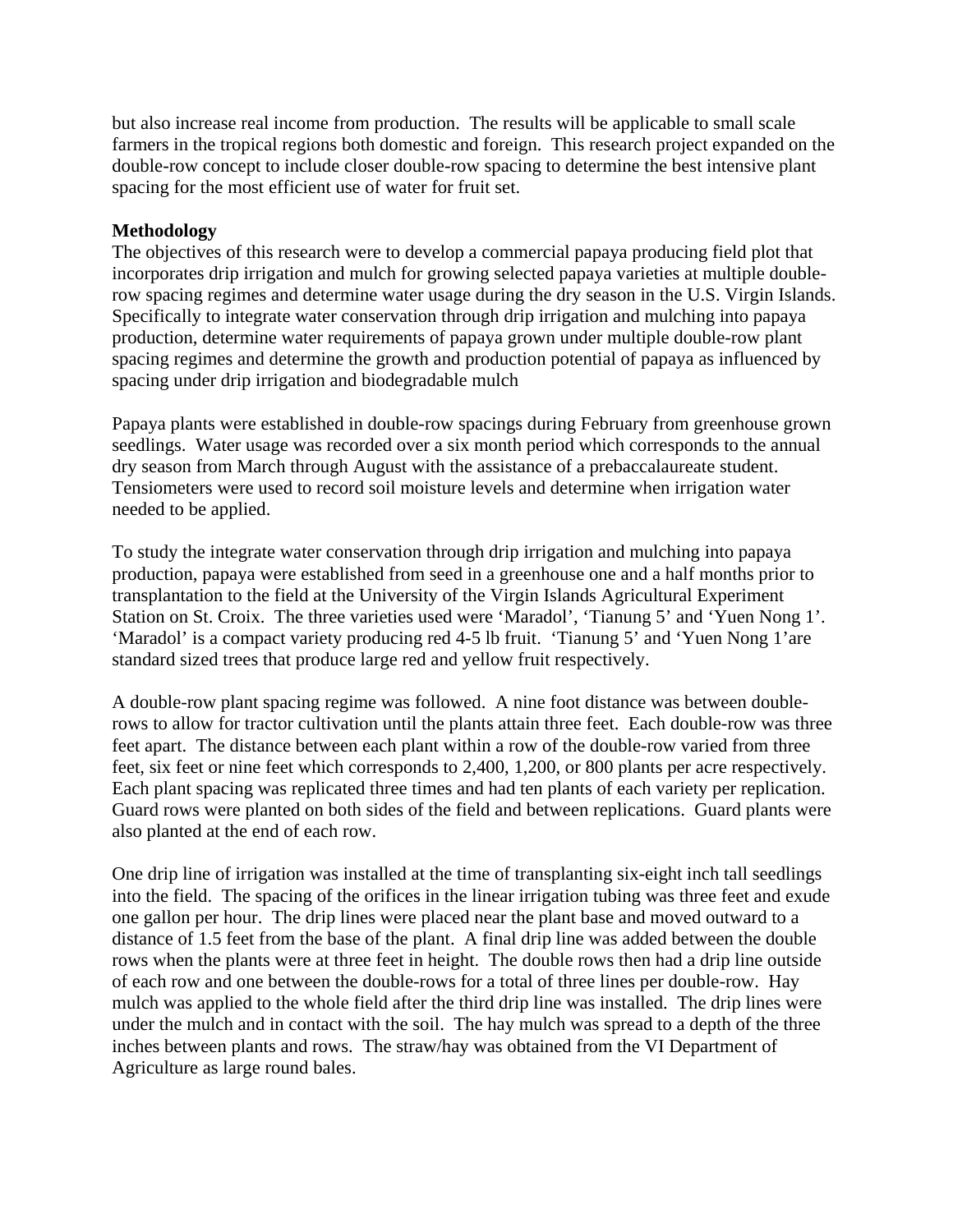To determine water requirements of papaya grown under double-row plant spacing regimes soil moisture tensiometers were placed throughout the plots at a depth of 15 cm and 30 cm. The tensiometers were used to determine soil moisture content. Water meters were installed for each plant spacing plots and the amount of water applied recorded over time. Rainfall information was obtained from the IVI-AES weather station.

During the initial six month growth of the papaya plot corresponding to the dry season, data was collected on plant height, height to first flower, height to first set fruit, stem diameter at three feet from the soil surface and number of fruit set when the first fruit was ripening. This growth and production data was obtained to determine the influence of spacing and drip irrigation on papaya yield.

A prebaccalaureate student assisted in data collection and entered the data into a computer spread sheet. The student was involved in all aspects of the research and was be an integral part throughout the project.

# **Findings**

Papaya were established under field plot conditions in early 2007 from seeds germinated in a greenhouse. The first six months of 2007, during the establishment of the papaya plot, a typical dry season was experienced on St Croix (Figure 1). Low rainfall started in January and when plant establishment occurred in early February, the soil was dry. During the initial six months of papaya growth, water was applied as indicated in Figure 2 and corresponded with soil moisture levels. The mulch was very effective in controlling weeds, conserving soil moisture and protecting the soil from erosion during sudden short heavy tropical rains. The total amount of water given to each plant was 62 gallons over seven and one half months for the 1 m x 2 m plant spacing.

The plant spacing did have a significant influence on the stem diameter of the plant. The stem diameter is important in supporting a column of fruit as well as tolerance to wind. The close double row spacing 1 m x 1 m had the narrowest stems on average 6.8 cm while the widest spacing, 1 m x 3 m, had an average stem diameter of 9.1 cm (Table 1). The stem diameter was recorded 1 m above the ground and after six months of growth. There was a trend that the hermaphroditic plants had thicker stems then the female plants. The plants in the close 1 m x 1 m spacing also tended to bend outward and not be perpendicular to the ground.

# **Addendum**

A papaya workshop and field tour was conducted on Sunday September 9, 2007 from 2 - 4 pm that was open to the public and included farmers from St Thomas.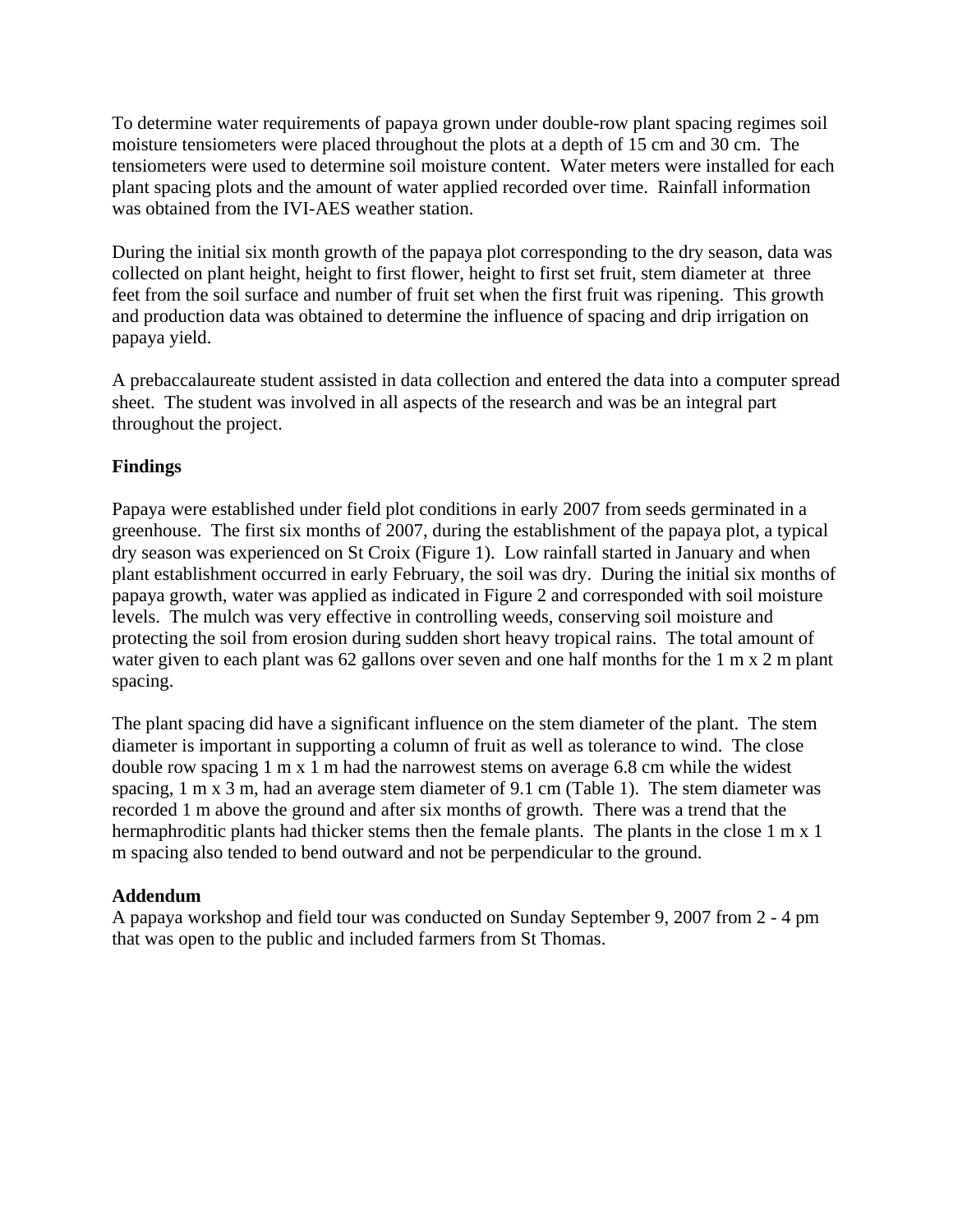## **References**

Crossman, S.M.A., M.C. Palada and J.A Kowalski. 1997. Comparison of mulch type effect on yield of parsley in the Virgin Islands. Caribbean Food Crops Society. 33:216-220.

Kowalski, J.A. and T.W. Zimmerman. 2001. Evaluation of papaya germplasm in the U.S. Virgin Islands. Caribbean Food Crops Society. 37:24-28.

Kowalski, J.A. and T.W. Zimmerman. 2006. Papaya production under different spacing regimes. Caribbean Food Crops Society. 42: 399-402.

Nakasone H.Y. and R.E. Paull. 1998. Tropical Fruits. CAB International, New York, NY

National Agricultural Statistics. 2000. Virgin Islands of the United States 1998 Census of Agriculture. http://www.nass.usda.gov/census/census97/vi/vi.htm

Palada M.C. and D.A. O'Keefe. 2001. Response of hot pepper cultivars to levels of drip irrigation. Caribbean Food Crops Society. 37:190-196.

Palada M.C., S.M.A. Crossman and J.A Kowalski. 1995. Water use and yield of basil as influenced by drip irrigation levels and mulching. Caribbean Food Crops Society. 31:143-149.

Zimmerman, T.W. and J.A. Kowalski. 2004. Breeding and selection for early bearing papayas. Acta Horticulturae 632:53-55.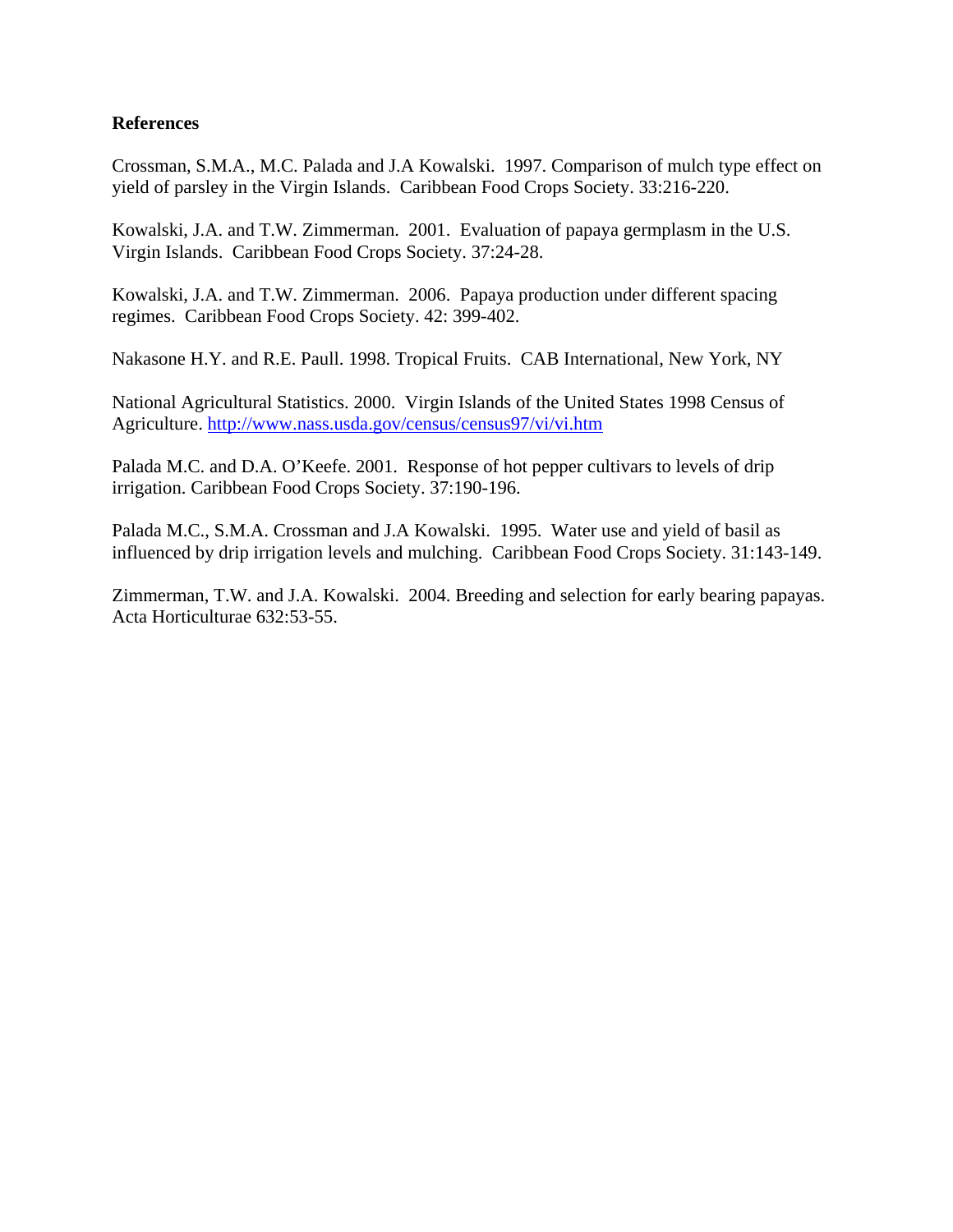Table 1. Diameter of papaya stems taken at a one meter height for three varieties as influenced by plant spacing.

|              | Spacing $(m)^*$ |                   |                   |  |  |
|--------------|-----------------|-------------------|-------------------|--|--|
| Variety      | 3x3             | 3x6               | 3x9               |  |  |
| Maradol      | 6.70a           | 7.80 ab           | 9.01 <sub>b</sub> |  |  |
| Tianung 5    | 6.49 a          | 8.67 <sub>b</sub> | 9.36 <sub>b</sub> |  |  |
| Yuen Nong 1  | 7.01 a          | 8.35 ab           | 9.86 <sub>b</sub> |  |  |
| $\mathbf{r}$ |                 |                   | <b>TARRACE</b>    |  |  |

\*Mean separation by variety conducted using LSD P=0.05

Table 2. Number of fruit set at the time of the first ripe fruit for three papaya varieties as influenced by plant spacing.

|                                                        | Spacing $(m)$ * |                   |                   |
|--------------------------------------------------------|-----------------|-------------------|-------------------|
| Variety                                                | 3x3             | 3x6               | 3x9               |
| Maradol                                                | 23.3 a          | 35.9 <sub>b</sub> | 38.8 b            |
| Tianung 5                                              | 27.9a           | 46.1 <sub>b</sub> | 49.0 <sub>b</sub> |
| <b>Yuen Nong 1</b>                                     | 23.1a           | 36.5 b            | 39.1 <sub>b</sub> |
| *Mean separation by variety conducted using LSD P=0.05 |                 |                   |                   |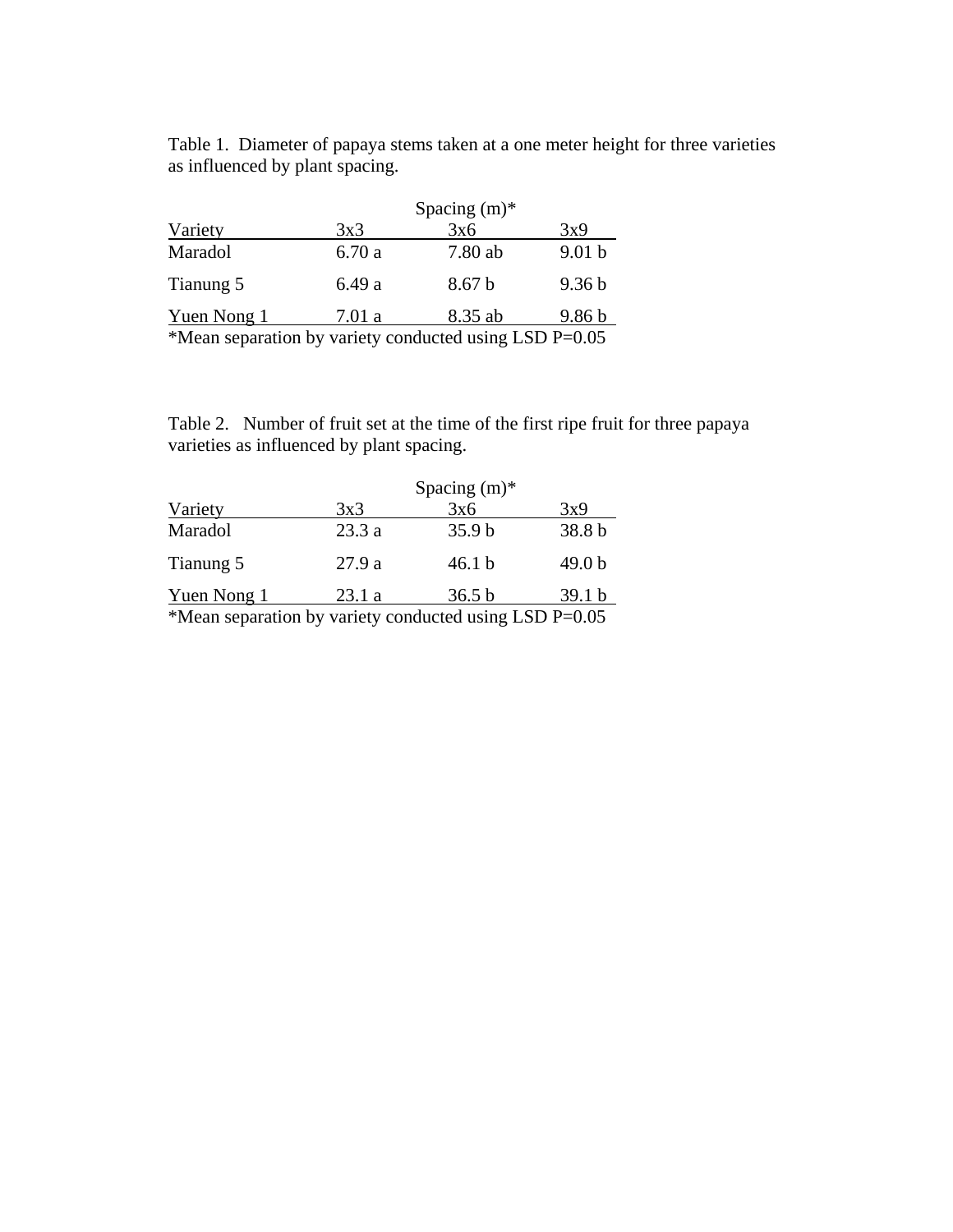

Fig. 1. Average monthly rainfall during 2007.



Fig. 2. Average gallons of water applied to each papaya plant.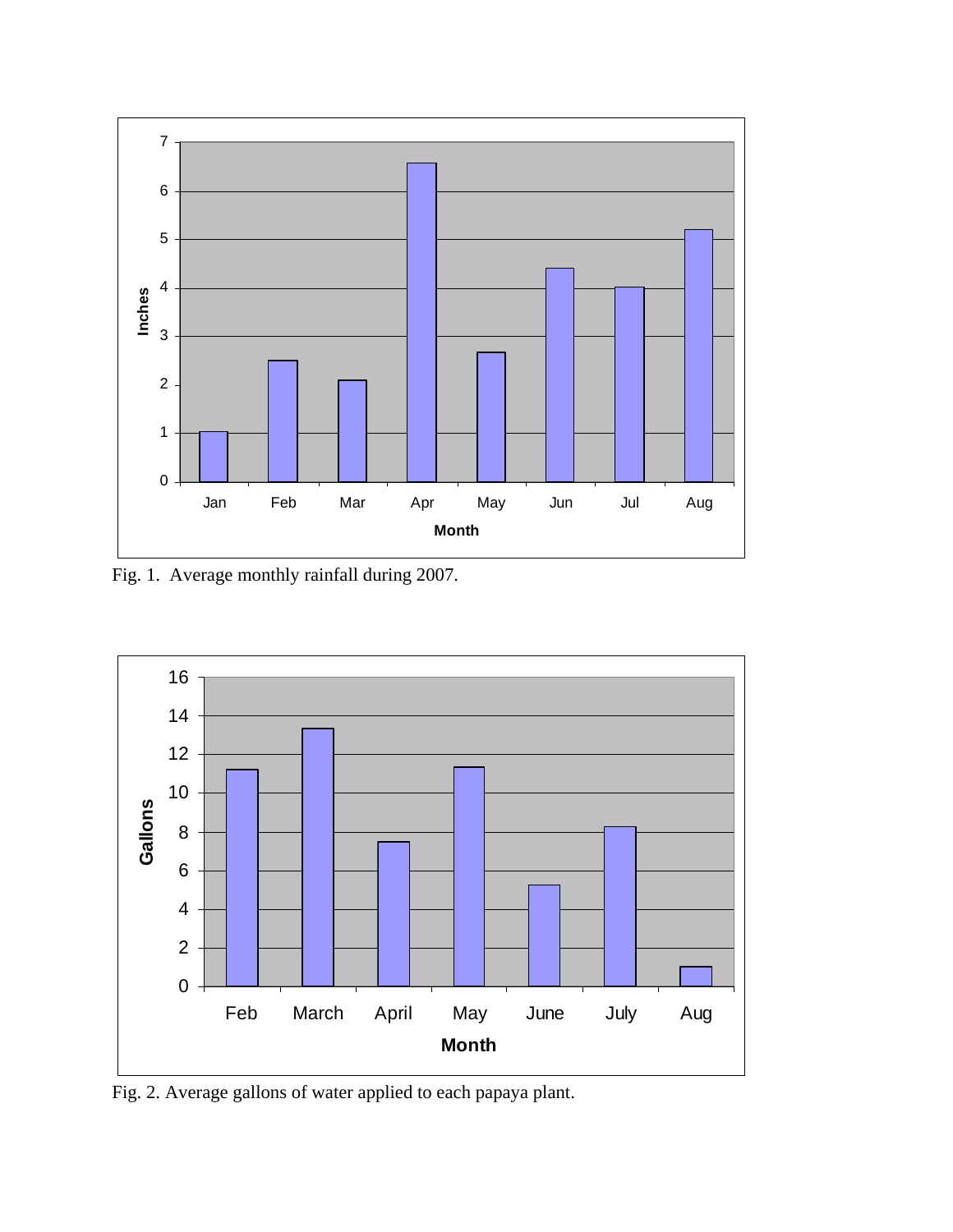

Fig. 3. Plant height of the 'Maradol' papaya plants during the first four months.



Fig. 4. Plant height of the 'Tainung 5' papaya plants during the first four months.